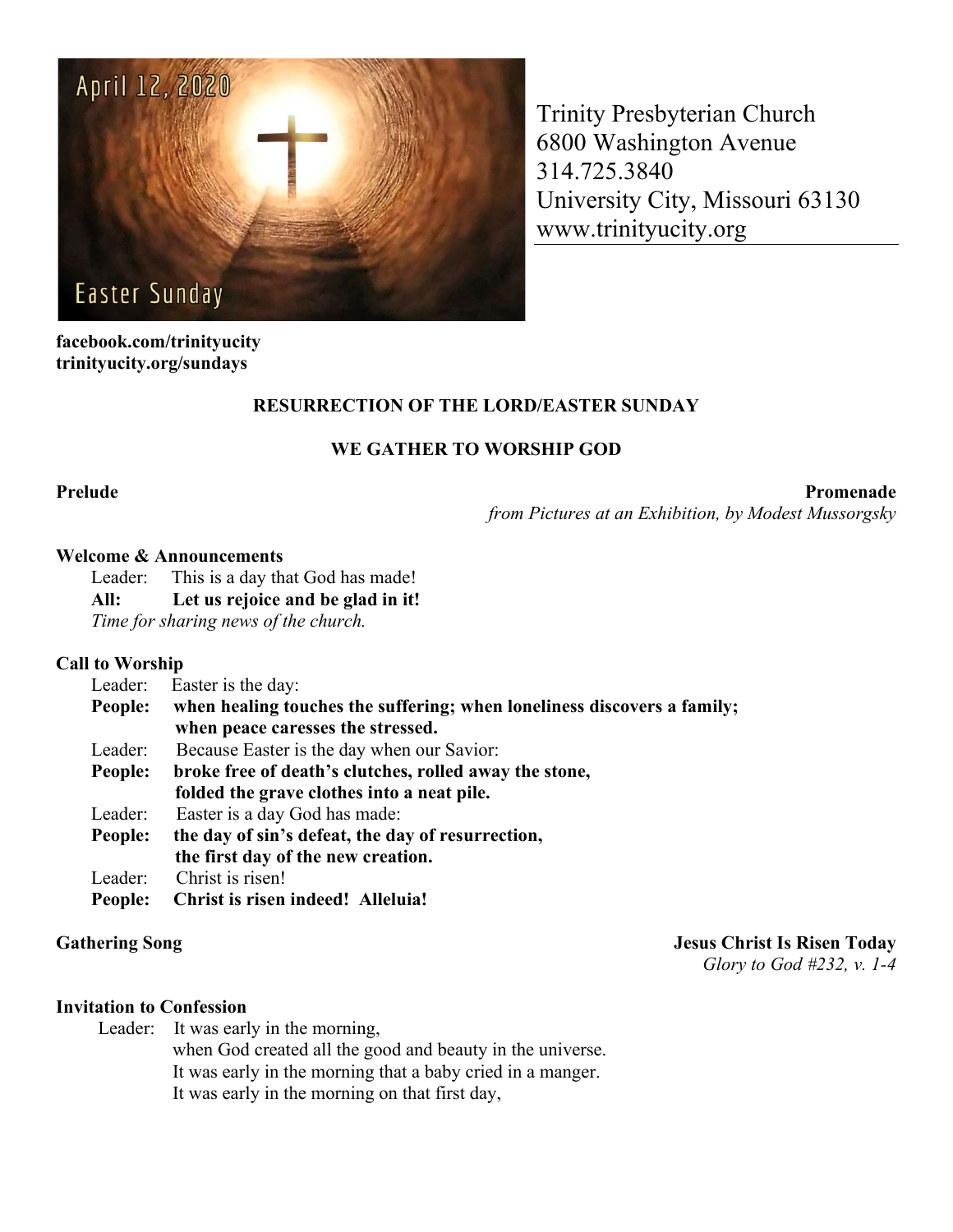when a voice told us that death has been defeated and Jesus is alive in our midst. Let us confess the fear, and the great joy, we bring with us, early in the mornings as we pray together:

**Prayer of Confession** (Unison)

**All: This morning, Wonderful God, in the company of your scattered church – saints and sinners – we gather to celebrate your life, your ministry, your death and resurrection, your great love for us. Yet, we know in past years that we often have left the celebration in the sanctuary, as we went back to our homes, our jobs, our fears, our doubts, our lives.**

**Though we are not together in the sanctuary this morning, bring us new life, God of the living, where we are tired and stressed; transform our hardened hearts into fountains of love; forgive us the hurts and harms we have caused; fill us with the joy of your Holy Spirit in the hollows of our souls. Through our Resurrected Savior we pray. Amen.**

#### **Assurance of God's Forgiveness**

- Leader: God, our Creator, gives us new life; Christ, our Reconciliation, invites us to a Table; Holy Spirit, our Peace, teaches us the Way, the Truth, the Life; this is the Good News: the tomb is empty, death is conquered, sin has lost its power.
- **People: We are a new people, shaped by our Risen Savior into new life forever! Alleluia! Alleluia! Alleluia!**

#### **Passing of the Peace**

Leader: Since God in Christ Jesus has forgiven us, let us forgive one another. The peace of Jesus Christ be with you all. Please share the peace of Jesus Christ with those with whom you are joining us for worship.

# **WE HEAR THE WORD OF GOD**

### **Prayer for Illumination**

Leader: Ever-present God, whom we worship with joy on this resurrection day, show us the places of death where you grieve for your children, that we might reflect the Spirit of Christ, whose love risked all for others. Take away our fear so we may grow in discipleship and devote ourselves in service, in the Christ's name. Amen.

#### **Scripture Reading Matthew 28:1-10**

After the sabbath, as the first day of the week was dawning, Mary Magdalene and the other Mary went to see the tomb. And suddenly there was a great earthquake; for an angel of the Lord, descending from heaven, came and rolled back the stone and sat on it. His appearance was like lightning, and his clothing white as snow. For fear of him the guards shook and became like dead men. But the angel said to the women, "Do not be afraid; I know that you are looking for Jesus who was crucified. He is not here; for he has been raised, as he said. Come, see the place where he lay. Then go quickly and tell his disciples, 'He has been raised from the dead, and indeed he is going ahead of you to Galilee; there you will see him.' This is my message for you." So they left the tomb quickly with fear and great joy, and ran to tell his disciples. Suddenly Jesus met them and said, "Greetings!" And they came to him, took hold of his feet, and worshiped him. Then Jesus said to them, "Do not be afraid; go and tell my brothers to go to Galilee; there they will see me."

Leader: The Word of God for the people of God. **People: Thanks be to God.**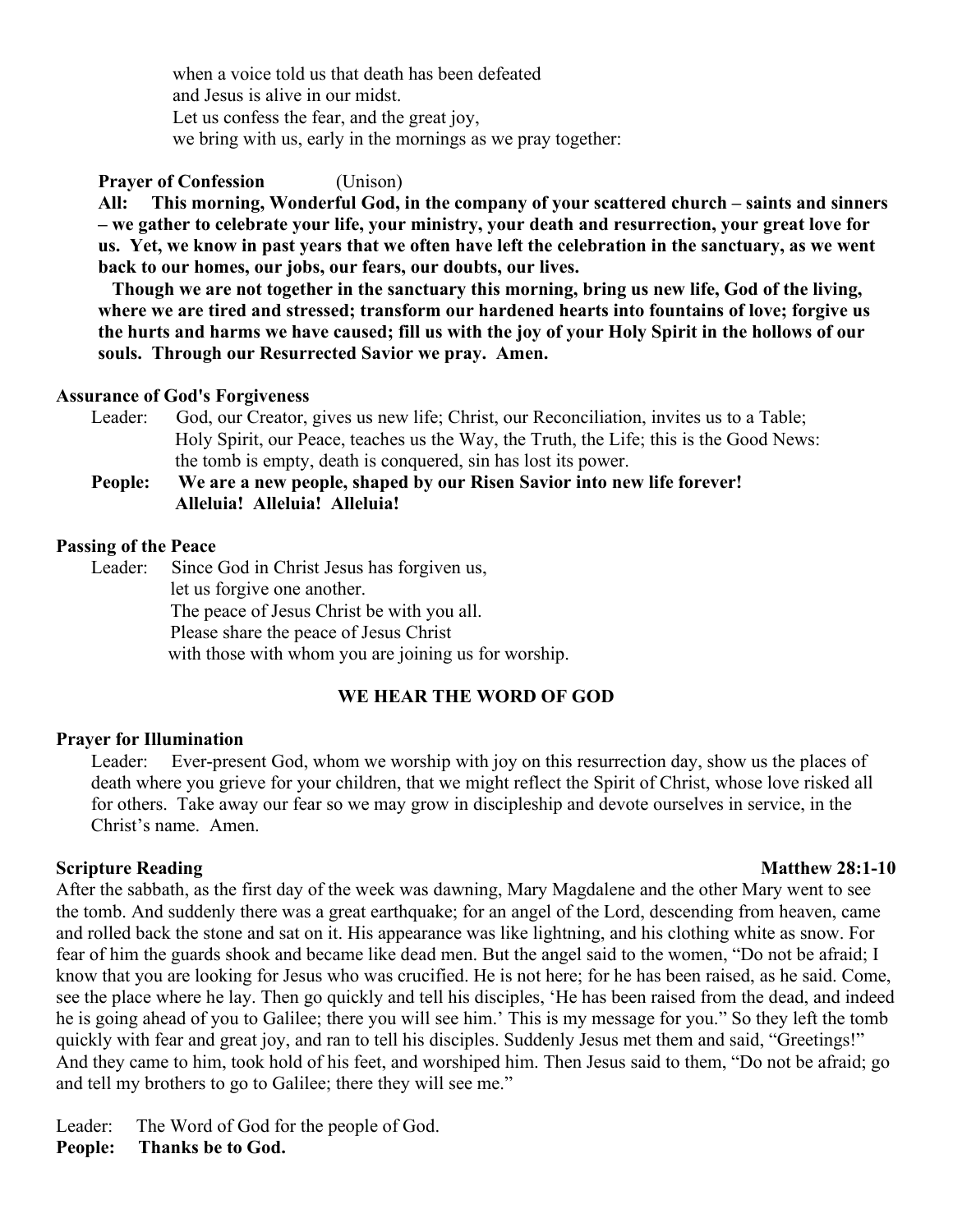**Message: "Meeting Jesus on the Way"** Rev. Marilyn Gamm

#### **WE RESPOND TO GOD'S WORD**

#### **Song of Response That Easter Day with Joy Was Bright** *Glory to God #254, v 1-3*

#### **Affirmation of Faith**

- Leader: We believe in God ...
- **People: … who works healing in the midst of pain; who looks into each soul with love, touches each memory with blessing and longs for us to know we are beloved; who splashes the world with springtime color and fills the air with the singing of birds and the roar of the ocean; who meets us at the tomb of our fears and sends us out with hope and joy.**
- Leader: We believe in Jesus …
- **People: … the risen Christ, the Friend of the forgotten, Savior of the world; the One who by his love persuades us to change; who joins us as we walk and work with the poor and oppressed; who befriends us when we feel lonely, surprises us when we feel bored, prods us when we get complacent; who loves all children, dances with the elderly, shows compassion to the dying.**
- Leader: We believe in the Holy Spirit ...
- **People: … who weaves us into communities of faith of all ages, nations, and races; who is the presence in every silence, the breath in every deep sigh, the love in every tender embrace.**
- Leader: We believe we are called to be an Easter people ...
- **People: … challenging despair with confident hope, acting peacefully in the midst of painful Good Fridays and living joyfully even in the midst of harsh realities.**
- Leader: We believe in the church ...
- **People: … the singing, passionate, caring fellowship of those who seek you and are found; those whose hands and hearts are joined to your mission in the world. This we believe. Amen.**

**Communion Music The trumpet shall sound** *from Messiah, by G.F. Handel sung by Aleksandar Dragojevic*

### **Celebration of Holy Communion**

#### **Invitation**

### **Great Prayer of Thanksgiving:**

*A time for silent prayers will be offered during the Great Prayer.*

- Leader: The God of early mornings be with you. **People: And also with you.** Leader: People of the first day, lift up your hearts! **People: We lift them to the One who makes every day Easter!** Leader: People of Easter joy, give thanks to the One who is your salvation. **People: We offer our alleluias to the God of steadfast love.** Leader: We lift our .... praises and glory:
- **People: Holy, holy, holy are you, God who comes to us amidst our grief and fears.**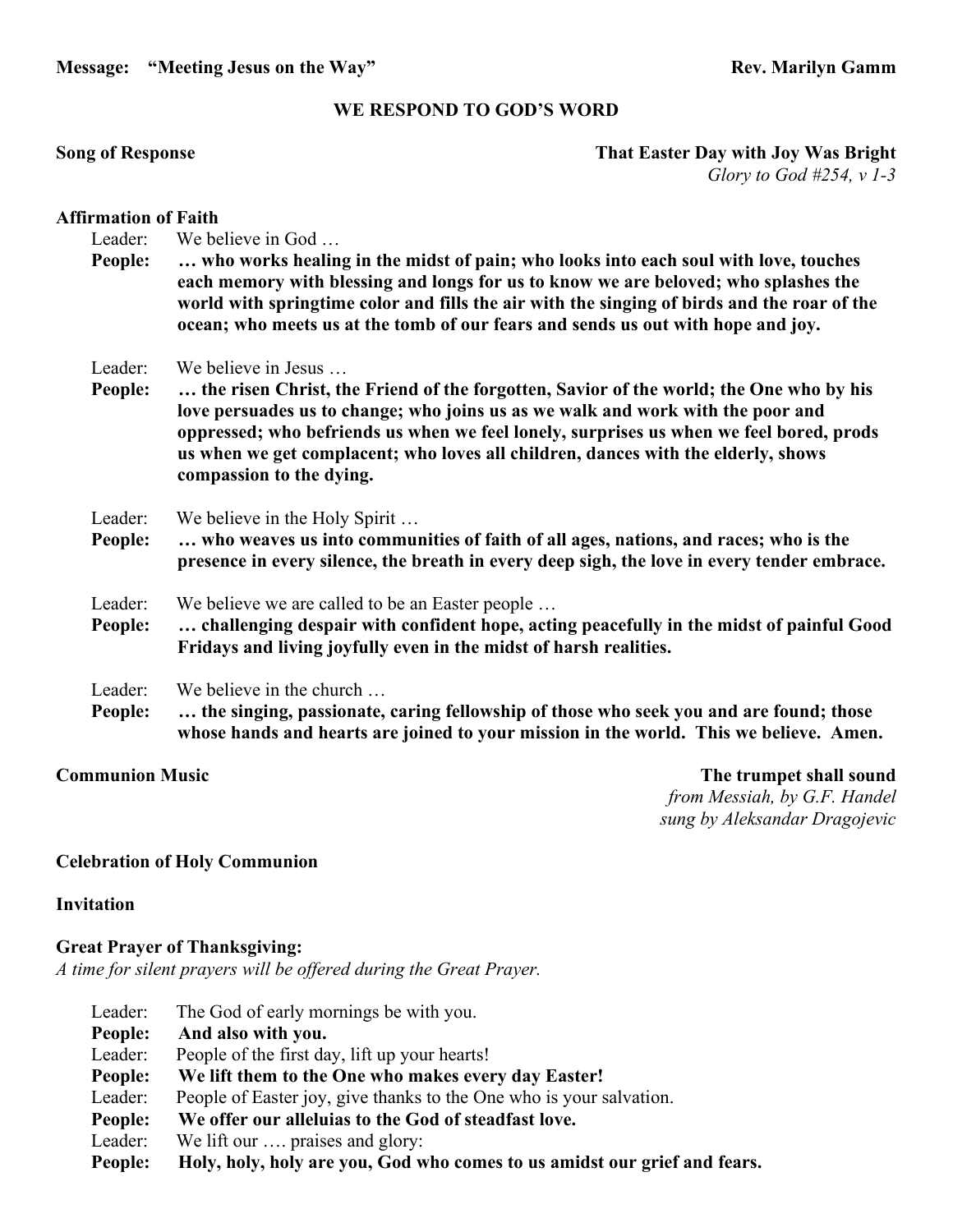|         | Heaven and earth are full of your glory!                             |
|---------|----------------------------------------------------------------------|
|         | Hosanna in the highest!                                              |
|         | Blessed is the One who comforts us and sends out to share Good News. |
|         | Hosanna in the highest!                                              |
| Leader: | Holy are you  we call faith:                                         |
| People: | Christ died, that we might be born anew;                             |
|         | Christ is risen, that our eyes might be opened;                      |
|         | Christ will come, so we, our children,                               |
|         | and all who are far away may be gathered together in you.            |
| Leader: | Here at this  And now let us pray together the prayer                |
|         | Jesus taught his disciples to say:                                   |

### **The Lord's Prayer**

 Our Father, who art in heaven, hallowed be thy name, thy kingdom come, thy will be done, on earth as it is in heaven. Give us this day our daily bread; and forgive us our debts, as we forgive our debtors; and lead us not into temptation, but deliver us from evil. For thine is the kingdom, and the power, and the glory, forever. Amen.

**Breaking the Bread and Pouring the Cup**

**Sharing the Bread and Cup Together**

**Prayer after Communion:** (Unison)

**Resurrecting God, you renew us at your Table with the bread of life and the cup of salvation. May this food and drink strengthen us in love and help us to serve you in each other after the manner of Christ, our Savior. We pray in his name. Amen.**

# **WE GO FORTH TO SERVE IN THE NAME OF JESUS CHRIST**

**Song of Service Thine Is the Glory** *Glory to God #286, v. 1-3*

### **Commission and Blessing**

**Postlude Rondeau** *by Jean-Joseph Mouret*

Participants in Today's Worship **Pastor –** Marilyn Gamm **Minister of Music & Pianist/Organist** – Christian Hendricks **Children & Youth Minister** – Hannah Peters **Communications Coordinator** – Katie Gibbons

### **The Trinity Choir:**

*Soprano – Aleta Klein, Cricket Gordon, Jenn Clodi, Madeline Black (Section Leader) Alto – Connie Torretta, Margy Brown, Nancy Wagoner, Rachel Presti, Janelle Pierce (Section Leader) Tenor – Brian Schroer, Pat Courtney, Evan Babel (Section Leader) Bass – George Van Hare, Nigel Holloway, John Galczynski, Aleksandar Dragojevic (Section Leader)*

*Contact Trinity's staff and leadership by emailing [admin@trinityucity.org](mailto:admin@trinityucity.org) or contacting the church office.*